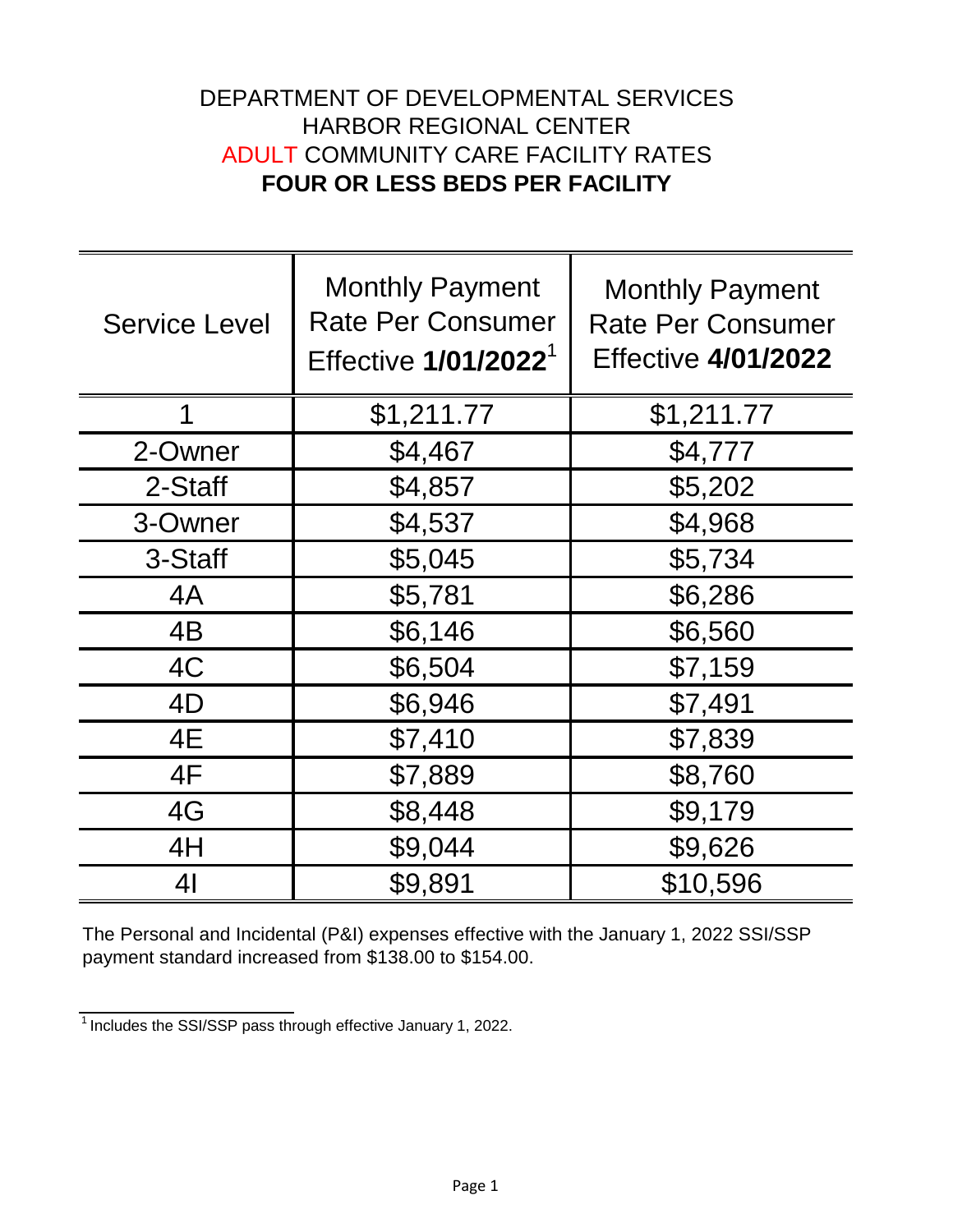## DEPARTMENT OF DEVELOPMENTAL SERVICES HARBOR REGIONAL CENTER ADULT COMMUNITY CARE FACILITY RATES **FIVE OR SIX BEDS PER FACILITY**

| <b>Service Level</b> | <b>Monthly Payment</b><br><b>Rate Per Consumer</b><br>Effective 1/01/2022 <sup>1</sup> | <b>Monthly Payment</b><br><b>Rate Per Consumer</b><br><b>Effective 4/01/2022</b> |
|----------------------|----------------------------------------------------------------------------------------|----------------------------------------------------------------------------------|
| 1                    | \$1,211.77                                                                             | \$1,211.77                                                                       |
| 2-Owner              | \$3,095                                                                                | \$3,465                                                                          |
| 2-Staff              | \$3,377                                                                                | \$3,772                                                                          |
| 3-Owner              | \$3,696                                                                                | \$4,254                                                                          |
| 3-Staff              | \$4,060                                                                                | \$4,806                                                                          |
| 4A                   | \$4,645                                                                                | \$5,244                                                                          |
| 4B                   | \$4,985                                                                                | \$5,499                                                                          |
| 4C                   | \$5,324                                                                                | \$6,112                                                                          |
| 4D                   | \$5,720                                                                                | \$6,409                                                                          |
| 4E                   | \$6,163                                                                                | \$6,741                                                                          |
| 4F                   | \$6,612                                                                                | \$7,643                                                                          |
| 4G                   | \$7,120                                                                                | \$8,024                                                                          |
| 4H                   | \$7,682                                                                                | \$8,446                                                                          |
| 41                   | \$8,476                                                                                | \$9,405                                                                          |

The Personal and Incidental (P&I) expenses effective with the January 1, 2022 SSI/SSP payment standard increased from \$138.00 to \$154.00.

 $\frac{1}{1}$  Includes the SSI/SSP pass through effective January 1, 2022.